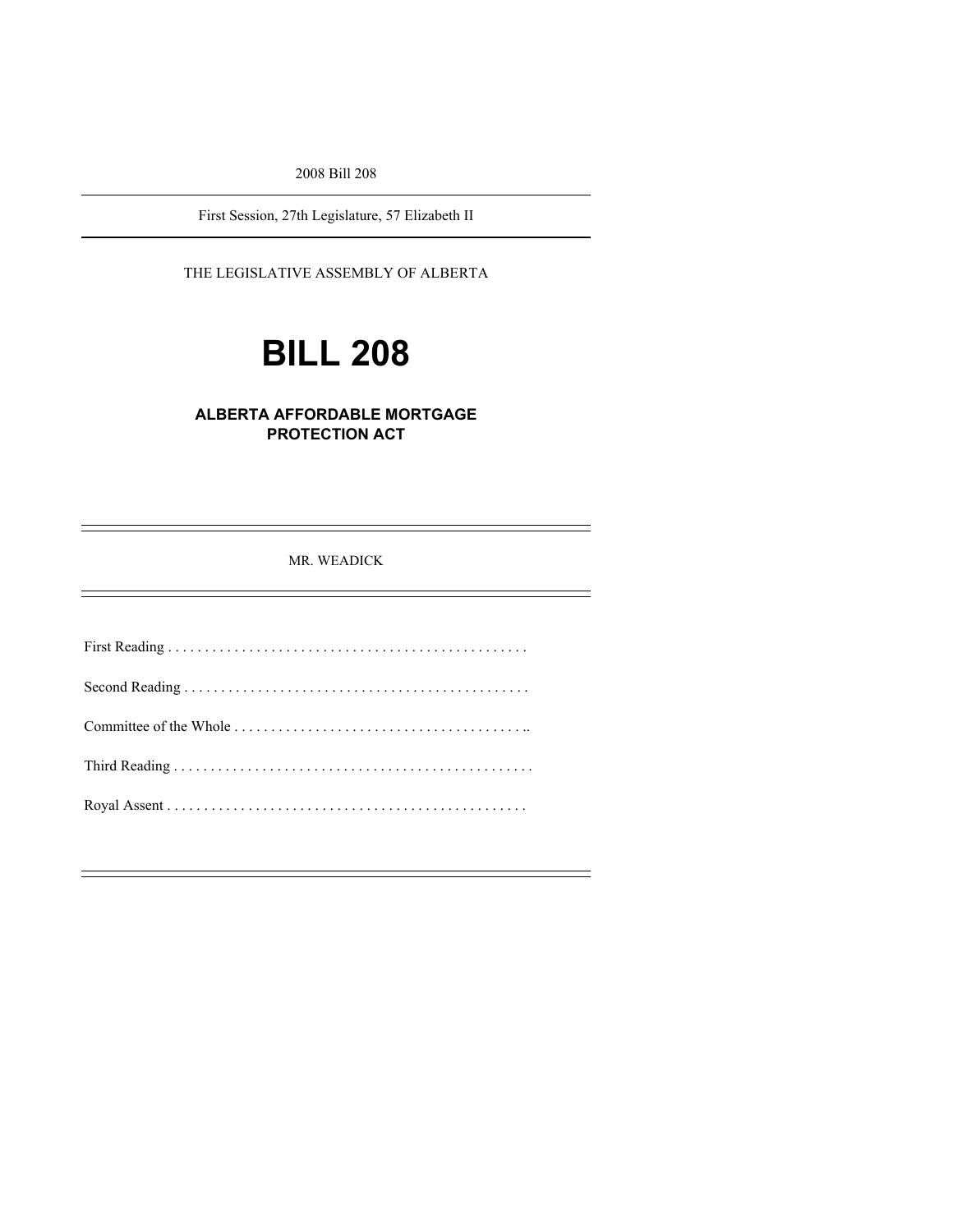*Bill 208 Mr. Weadick* 

## **BILL 208**

2008

#### **ALBERTA AFFORDABLE MORTGAGE PROTECTION ACT**

*(Assented to , 2008)* 

WHEREAS costs associated with home ownership have risen sharply in proportion to the growing demand for housing in Alberta's prosperous economy;

WHEREAS home ownership represents a desire on the part of individuals and families not only to live and work in a community but to contribute to the development and growth of that community;

WHEREAS not all Albertans who wish to purchase homes are able to do so due to their inability to secure financing from conventional lending sources; and

WHEREAS the pride of home ownership contributes to an individual's pride and sense of accomplishment as well as values associated with commitment to communities;

THEREFORE HER MAJESTY, by and with the advice and consent of the Legislative Assembly of Alberta, enacts as follows:

#### **Definitions**

- **1** In this Act,
	- (a) "Bill" means the Bill required to be introduced in the Assembly under section 2;
	- (b) "home" means a place used by a person as a permanent private dwelling, including any structure or land adjacent to the private dwelling that is used for the convenience of or the enjoyment by the occupants of the dwelling;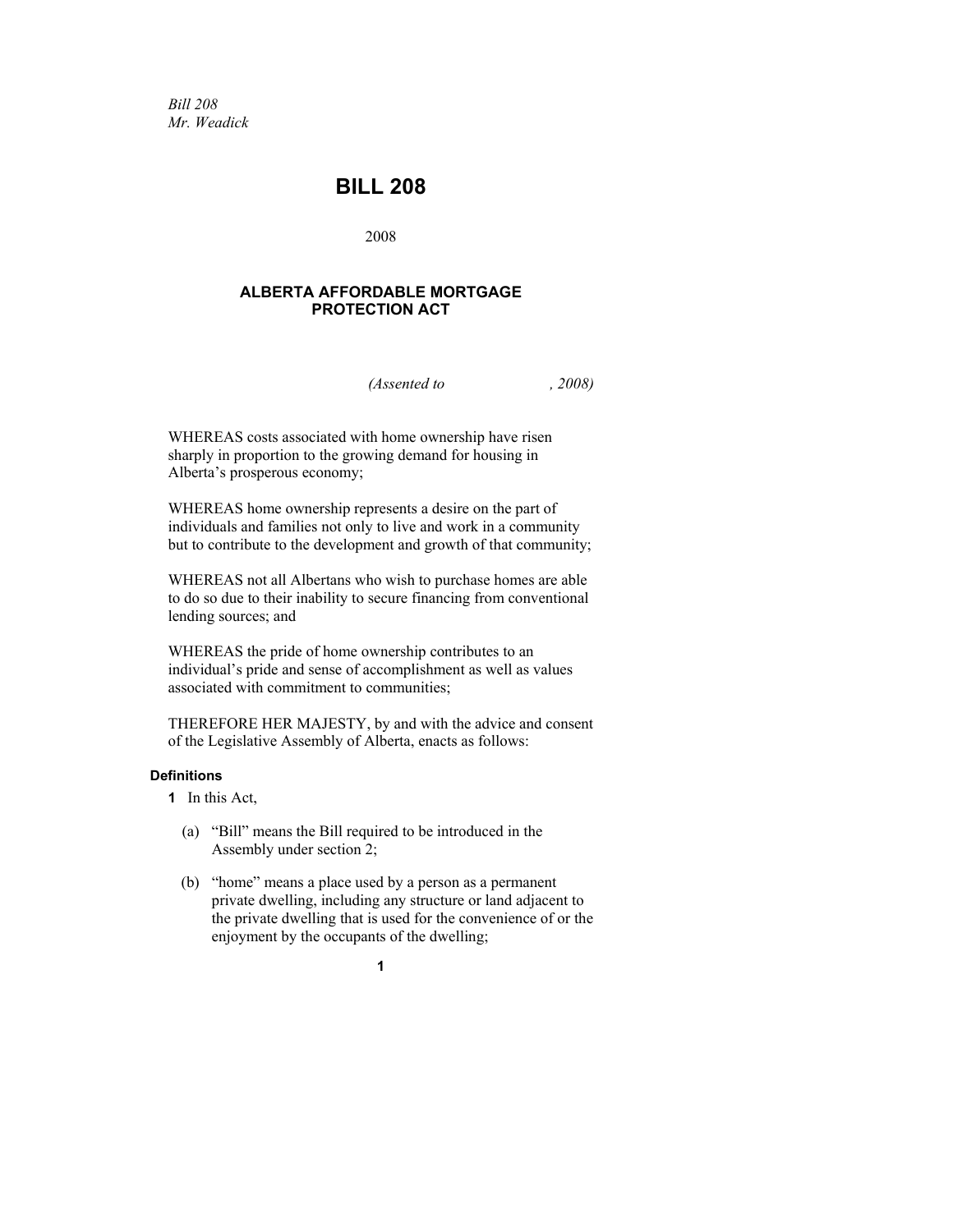- (c) "Minister" means the Minister designated by the Bill to be the Minister responsible for the Program;
- (d) "Program" means the Alberta Home Ownership Assistance Program to be established by the Bill.

#### **Requiring Bill to establish mortgage protection**

**2** Not later than 15 days after the commencement of the session of the Legislature immediately following passage of this Act, a member of the Executive Council must beg leave of the Assembly to introduce a Bill to establish an Alberta Home Ownership Assistance Program for home buyers in the Province of Alberta.

#### **Alberta Home Ownership Assistance Program**

- **3(1)** The Bill must
	- (a) establish a mortgage guarantee or insurance program for first-time homebuyers who cannot obtain conventional financing but who meet the eligibility requirements to obtain guarantees or insurance from the Program to secure financing for purchasing a home;
	- (b) require disclosure of all relevant financial information required to make a determination if the individual is eligible for assistance under the Program;
	- (c) ensure that the Program is only available to individuals who qualify and is not available to corporations, societies or other organizations;
	- (d) establish criteria for eligibility respecting who would be eligible to obtain guarantees or insurance from the Program to secure conventional financing for purchasing a house;
	- (e) establish interest rates and service charges or create a mechanism for setting interest rates and service charges to be charged to participants in the Program.

**(2)** The Bill may provide for the Minister to make grants associated with the Program for individuals who qualify.

**(3)** The Bill may authorize the Lieutenant Governor in Council or the Minister to make regulations concerning the requirements in subsection  $(1)(b)$ ,  $(c)$ ,  $(d)$  or  $(e)$  for the Program or subsection  $(2)$ with respect to grants.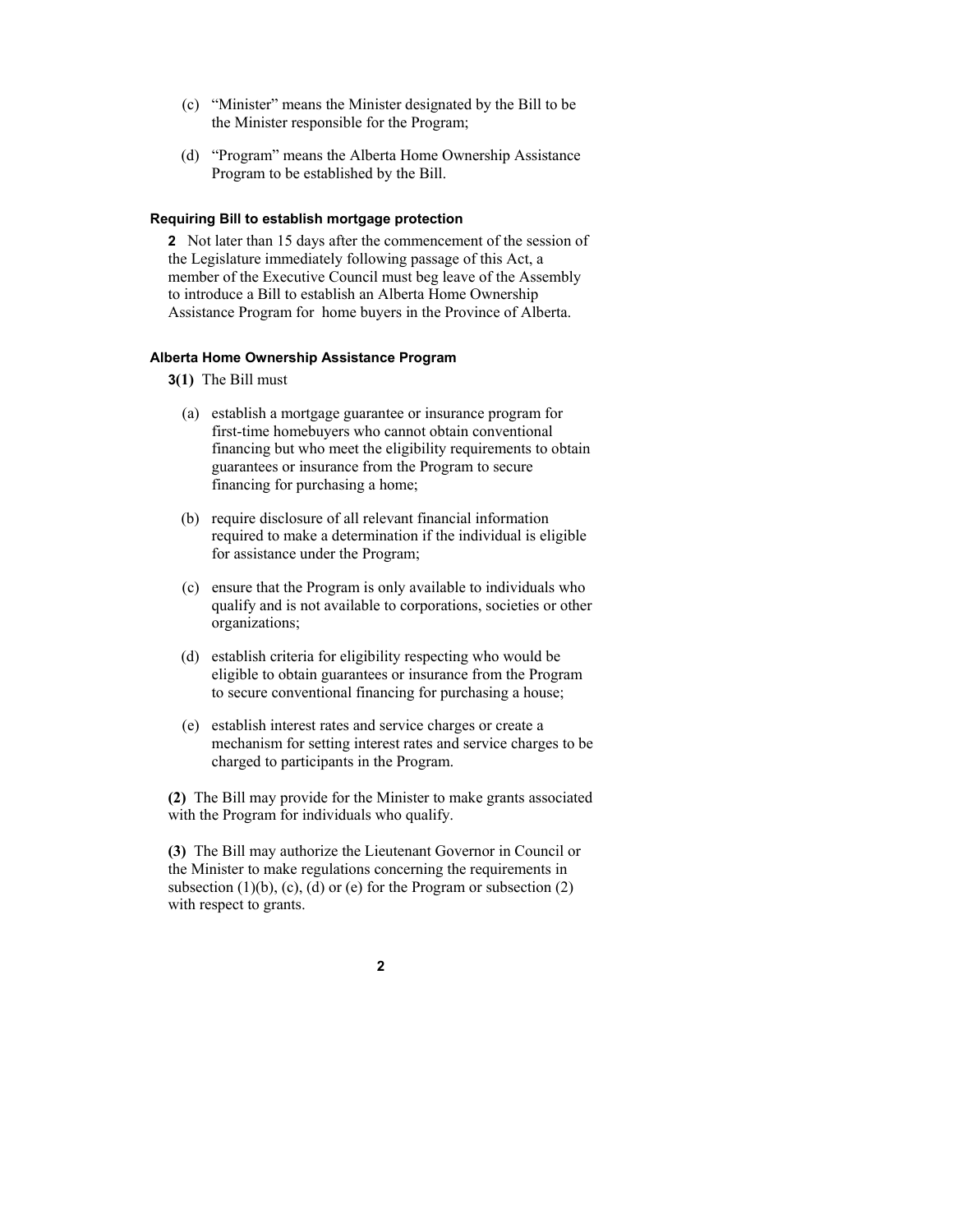**(4)** The Bill may create an agency to administer the Program or designate an entity established by an enactment to administer the Program.

#### **Necessary consequential amendments**

**4** The Bill introduced under section 2 shall make all necessary amendments to the *Financial Administration Act*, the *Alberta Housing Act* and any other statute to meet the objectives and requirements of this Act.

#### **Reporting**

**5(1)** In addition to the requirements in section 3, the Bill must require that a report be prepared and submitted to the Minister on the operation of the Program no later than one year after this Act comes into force and each subsequent year.

**(2)** The Minister must, if the Assembly is sitting, lay the report before the Assembly immediately after it is received or, if the Assembly is not sitting, within 15 days after the commencement of the next sitting.

#### **Committee consideration**

**6(1)** A review of the operation of the Program and the issue of affordability of housing for first-time homebuyers shall be commenced by a committee of the Assembly not later than 3 years after this Act comes into force.

**(2)** In conducting its review of the Program and issues identified in subsection  $(1)$ , the committee may recommend changes to the legislation.

**(3)** A committee of the Assembly may be struck to review the matters identified in subsection (1) or the subject matter may be referred to an existing committee of the Assembly.

#### **Coming into force**

**7** This Act comes into force on Proclamation.